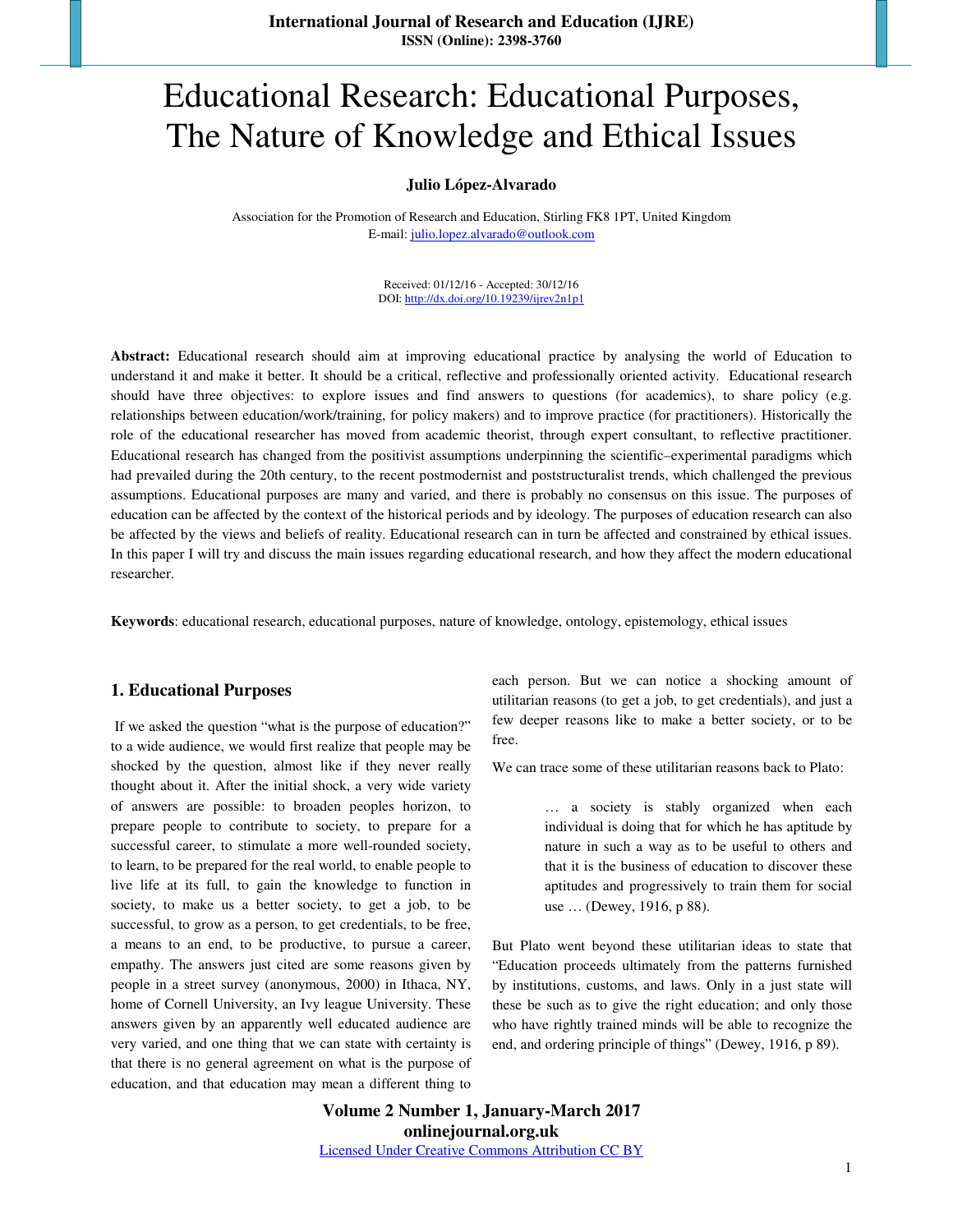According to the Liberal Education paradigm, the purposes of Education are to make people more rational, to develop the intellect, empowering individuals with broad knowledge and transferable skills, and a stronger sense of values and ethics (Pring, 2004). The organization of knowledge is not only practical, but also philosophically sound, and the responsibility for learning rests on the experts. The definition of what is liberal education may be very broad, and in many occasions contradictory, but we may state that 'liberal education' is education based fairly and squarely on the nature of knowledge itself (Hirst, 1968). Liberal education takes ideas back from the ancient Greek philosophers, and from philosophers of the Enlightenment, and even though it may sound progressive at first, it was rooted on a concept of a society with strongly differentiated social classes, and its aim was not probably to extend education to all society.

Progressive Education is a pedagogical movement that started in the late  $19<sup>th</sup>$  century, and persists until present times in various forms. Even though it shares many values with the Liberal Education, Progressive Education differs from Liberal Education in a number of features. It aims at democratizing education and making it available to all, and it also aims at solving practical problems and transversal subjects based on experience. It also favours broader curriculums including physical education, cooking, class discussions etc., rejecting the traditional idea of a Banking concept of Education (Freire, 1996). As a final purpose, education should be a means to give people more freedom, and to build a better society for all, to become more human.

The idea that education would provide a better future and better jobs was challenged by Brown *et al.* (2011) in their seminal book, The Global Auction, where they discussed about the broken promise of education. With the rise in educated people from countries such as China and India, jobs in the global market are like a Dutch (reverse) auction (decreasing prices), in which companies are getting cheaper workers from any country. Additionally, digital Taylorism (the decomposition of IT wok into easy to follow packages) has aggravated even more this situation.

The traditional purpose of education coming from the Enlightenment is to help people determine how to learn on their own (Chomsky, 2012). Diametrically opposed to this concept, another concept of education is that of indoctrination: to put people on a framework, and make them obedient and useful workers. After the activist movements of the 1960´s in Europe and the USA, there was a concern from the liberal internationalist sector of the public institutions that people were getting too free and independent. The study *The Crisis of Democracy: On the Governability of Democracies* (Huntington *et al.,* 1975) prepared for the Trilateral Commission, observed the political situation of the United States, Europe and Japan and argued that in the United States the problems of governance stem from an excess of democracy and thus advocates to restore the prestige and authority of central government institutions. That study claimed that institutions responsible for the indoctrination of the young were not doing their job, and institutional changes were needed in order to reinstate the indoctrination and control of educational institutions. The idea was to turn the educational system into a way to control and indoctrinate the youth, make education more like a vocational training, and impose a debt that traps the students into a life of conformity. Teachers would become the deliverers (not the designers) of educational goals decided by politicians. These reactionary ideas of the mid-1970´s may have continued in a less explicit way in later administrations considering the role played by the Carter group in the Trilateral Commission (Chomsky, 1981), and the subsequent rise of the Reagan era in the 1980´s.

The tensions between these two ways of viewing education continue until present days, with a number of institutions advocating for more elitist education, and other institutions more open to new research and innovation. The kind of research and the kind of educational enquiries that can be made by educational researchers are very determined by the way each institution views the purpose of education. If an institution wants to be in the forefront of educational enquiry and research, it will only reach beyond accepted paradigms by thinking freely and with a wide open mind, and that is not very likely to happen in an institution that has indoctrination as its overriding objective. But with the current metrics used to rank educational institutions and Countries, a lot of emphasis is made on results that are measurable (test results, e.g. PISA report), and there is not always a direct correlation between test results and how well students are prepared for work and life.

#### **2. The Nature of Knowledge**

The nature of reality and the nature of knowledge, or rather, how the researcher views reality and knowledge, will have a strong impact on what can be researched and what can be found. I will first introduce some definitions, and follow with a short discussion on its implications with educational research.

Ontology is the branch of metaphysics dealing with the nature of being; it deals with beliefs about reality. Different kinds of research are founded on different beliefs of what we think truth is. What we think reality is will shape the way we

**Volume 2 Number 1, January-March 2017 onlinejournal.org.uk**  Licensed Under Creative Commons Attribution CC BY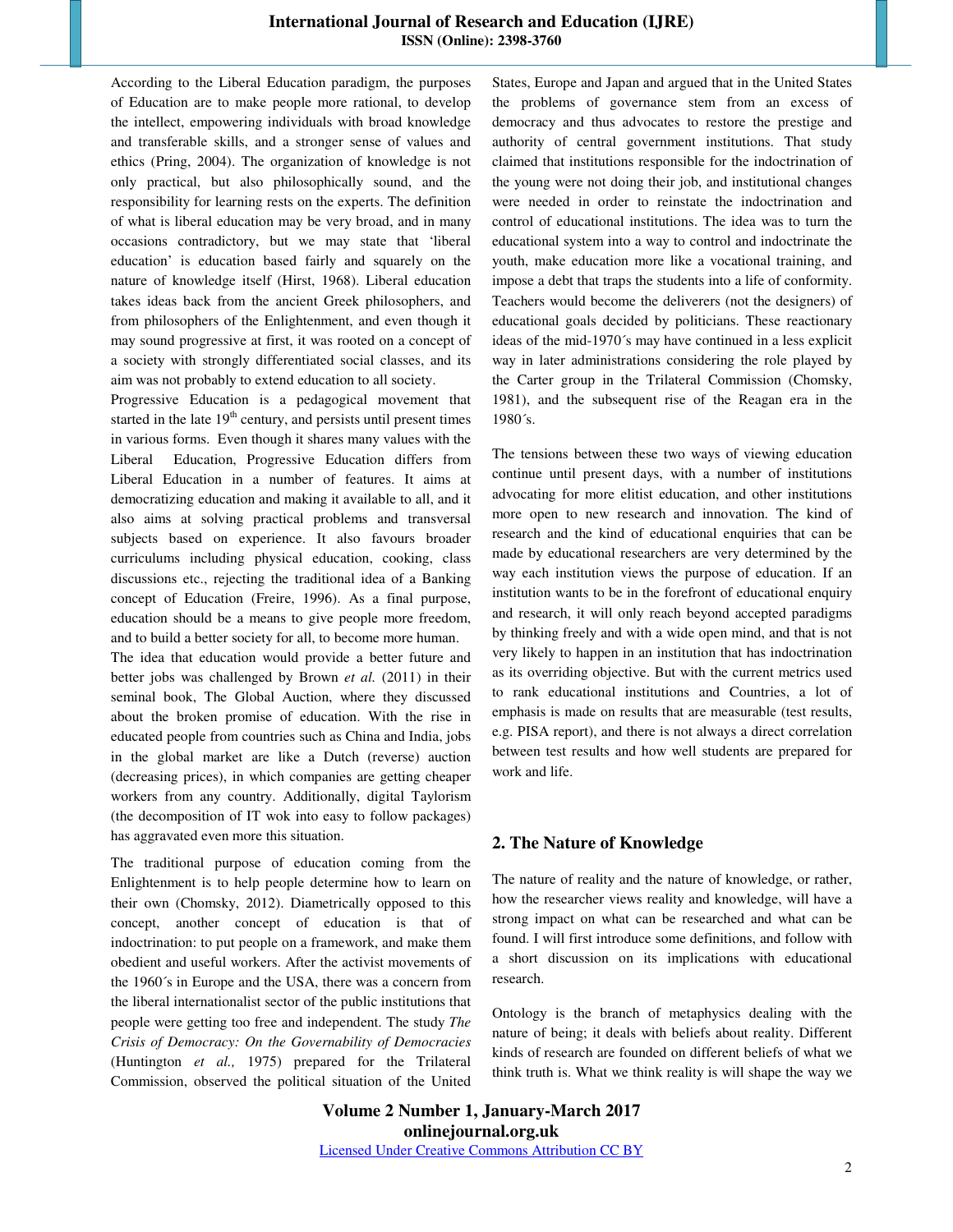can know about reality. There are two types of ontology with opposing views: realism and relativism (Pring, 2000). Realists believe that one truth exists, that it does not change and it can be discovered using objective measurements, making it possible to generalise. On the other end of the spectrum, relativism believes in multiple versions of reality, what is real depends on the meaning we attach to truth, and reality is not fixed, it evolves according to our experiences. Since reality is context-bound, it cannot be generalised, it can only be transferred to other similar contexts. Depending on what view researchers have about reality, it will influence every decision they make about their studies.

Epistemology is the theory of knowledge, especially with regard to its methods, validity, and scope, and the distinction between justified belief and opinion (Hacking, 2001). It is basically the relationship that the researcher has with the research. Basic epistemological questions are How do we get knowledge? How do we discover new things? There are a number of epistemological theories (Crotty, 1998), among which the most important ones are Positivism (related to ontological realism), Popperianism (related to ontological realism, but epistemological skepticism), Pragmatism (which bypasses the ontological questions altogether), Interpretivism (related to ontological relativism or subjectivism), and Constructionism (all knowledge is constructed, related to ontological absence).

Ontological beliefs will dictate epistemological beliefs. What the researcher believes about the nature of reality will dictate what kind of relationship the researcher should have with whatever is being studied. There are two basic lines of epistemological believes on how research should be carried out. Some researchers think that research should be done in an objective way, so that the researcher does not influence the data that is gathered. They believe they have to stay far from the object researched in order to get an objective measurement. This is also known as an etic approach, taking an outsider´s view of someone else´s situation. This epistemological approach is preferentially used by researchers with ontological beliefs based on realism. The opposite approach to research would be to take an emic approach. This approach is used by researchers who believe in a subjective approach to reality (relativism). For them it is necessary to interact with people in order to discover their needs. There is a potential effect of the researcher on the researched. And there are a number of epistemological approaches that lie between these two extremes.

Ontology and epistemology are therefore very important considerations for researchers. The ontological and epistemological beliefs and approaches will affect the kind of questions asked and the methodology used by the researcher, and that in turn will have an effect on what can be done and discovered. For example, an experimental methodology would be most likely based on a realist ontology and en etic epistemology: the researcher wants to prove that some "thing" causes an effect, by means of observations, measurements and experimentation. They are looking for one truth. Quantitative methods are common in this approach, and the analysis of the problem is usually deductive, starting from a theory, a hypothesis is tested to prove or disprove the theory. On the other hand, qualitative methods are usually applied to phenomenological studies, based on a relativist ontology and an emic epistemology (interaction with the subjects of the study) and the analysis of the problem is usually inductive, starting with particular case studies and finding patterns that can eventually lead to a general hypothesis. These two extreme views created a false dualism in educational research (Dewey, 1916), with proponents of quantitative (positivists) vs. qualitative methods, the former usually assimilating social sciences to natural sciences, while the latter have the view of the uniqueness of educational research since the researchers are dealing with human subjects, not research objects (Pring, 2000). Philosophers of social sciences are concerned with the differences and similarities between the social sciences and the natural sciences, the relationships of cause and effect between sociological issues, the existence of social laws, and its ontological significance (Benton and Craib, 2001).

We can see the importance of all these issues for researchers: ontology will dictate epistemology, and that will in turn affect the methodology, methods, and results obtained. The research questions we ask will be determined by our ontological and epistemological beliefs, and this will influence (and constrain) the methods used and the results discovered.

### **3. Ethical Issues**

We must also consider research ethics before starting any kind of research, and especially if this research involves working with people. The Belmont Report (DHEW, 1978) describes the three core concepts in ethical research: respect for persons, beneficence and justice. Respect for persons involves a person´s dignity and it requires a consent process in which the researcher informs the potential subject of research on the details of the study so that they can make an informed decision. This information should include the purpose of the research, study methods, time required to participate, potential risks/benefits, and their right to ask questions or quit at any time. For people with special needs, minors, mentally handicapped etc the permission from a third

**Volume 2 Number 1, January-March 2017 onlinejournal.org.uk**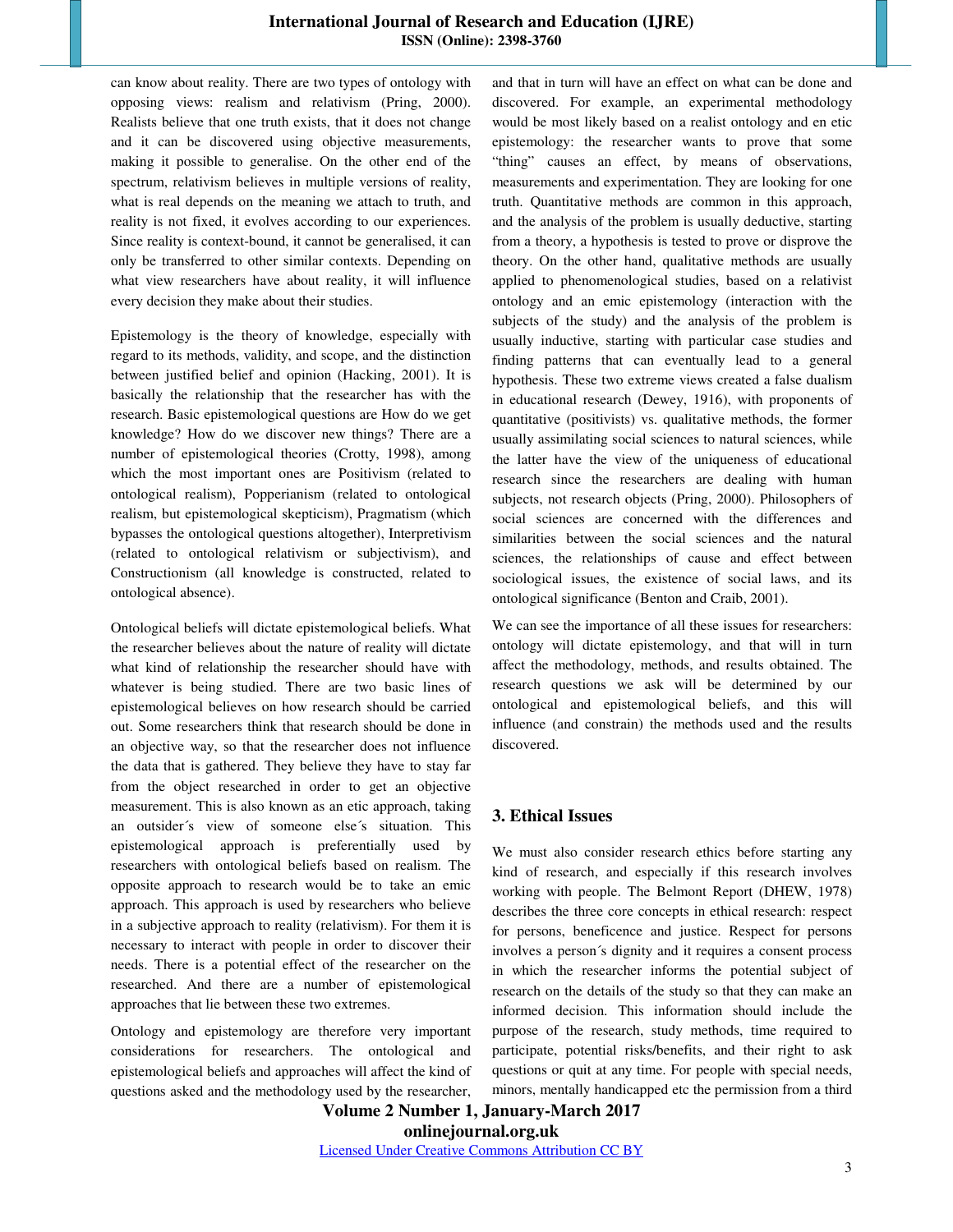person will be needed to protect them from possible harm. Beneficence involves maximizing the possible benefits of the research and minimizing the possible harms to the subjects of the study. These benefits or harms can be physical or psychological, and they can affect the individuals or the whole society. Justice means that the benefits or burdens of the research should be distributed fairly among peoples groups, so researchers should not be biased regarding race, sex, social status and so on in order to participate in the study. Justice also protects subjects that are institutionalized (imprisoned etc). Before any study is approved it has to go through a review board for permission. Researchers must fill out an application that describes the study, potential benefits and harms etc.

We can see from the basic tenets mentioned before, that good educational research will always be influenced and constrained by ethical concerns. Is it possible to make a really unbiased social research and at the same time give the participants all the information regarding the purpose of the research? Will the participants in the research behave in the same way with all the information about the purposes of the research? Is it easy, or even possible, to predict all possible psychological/health effects of an experiment in all potential participants? And even if we find the answer to some of these questions, is it fair with society not to proceed with the experiment, and deprive society of the possible benefits of the research?

Newby (2010) suggested that educational research should have three objectives: to explore issues and find answers to questions (for academics), to share policy (e.g. relationships between education/work/training, for policy makers) and to improve practice (for practitioners). Historically the role of the educational researcher has moved from academic theorist, through expert consultant, to reflective practitioner (Nisbet, 2005). Educational research has changed from the positivist assumptions underpinning the scientific–experimental paradigms which had prevailed during the 20th century, to the recent postmodernist and poststructuralist trends, which challenged the previous assumptions (Gray, 2013).

Ethical concerns can be very culture dependent. Pring (2000) defined virtue as a general disposition to do the right thing at the right time. Any virtue or ethical value therefore, embodies the values which prevail in a social or cultural tradition at any given time in history. Western cultures have traditionally considered that the scientific understanding of cause and effect is somehow superior to the magical ideas of primitive societies Winch (1964). However, the scientific approach is in fact as much a function of our culture as is the magical approach of the "savage" a function of his own culture. Modern Western cultures may attribute rain to meteorological causes while Ancient primitive cultures will attribute rain to the Gods or magic. But there is no evidence that Modern and Ancient men´s brain function any differently. In both cases, men are just following the generally accepted ideas and paradigms, not discovering by themselves the fundaments of rain (or any other phenomena). The way to view the world also has ethical influence. What is considered ethically acceptable in the West could be regarded as a crime in some tribal societies. To cut trees for money is a commonly regulated business in many parts of the world, but in the Amazon rain forest, each person is allowed one single tree in his/her entire life, so he can build a boat. "It takes a village to raise a child", says an old African proverb (Sherman *et al.*, 2003). This is but one more example of different ways to see life and reality, probably very wise and very different from some western views.

These ethical beliefs are strong cultural features that are deeply impregnated in each society, and we could argue that one of the purposes of education in its origins was to teach the individuals ethical values that were aligned with the accepted ongoing view of the world. The pursue of knowledge and progress into new paradigms, will only be possible if/when the researcher questions the accepted views, and explores new lines of thought and enquiry that may challenge currently accepted theories as "truth". This is usually a very difficult and challenging position, that only a few discerning minds have dared to follow in human history, risking their prestige and even their lives.

# **4. Conclusion**

Dogs and horses can be trained, people may be trained, but only persons can be educated. Education, as opposed to training, is intended at making people more human. I have presented some ideas on the purposes of education, the nature of knowledge, and some ethical issues. It is interesting to study the historical development of educational theories and the philosophy of education in order to try and understand where are we now, and how can we improve educational practice. Interestingly, the different trends and paradigms studied have not appeared in history in a linear sequence. Some of these are paradigms that have lived together in time. And these paradigms have been developed basically in Western Societies. Are the purposes discussed in this essay valid in other societies such as some African, South American, Middle East and Asian countries? Is reality viewed similarly in these societies? And are there similar ethical issues shared? Will individual and cultural differences make an impact on these issues? And what about tribal societies still un-contacted (or rather rarely contacted) by the

**Volume 2 Number 1, January-March 2017 onlinejournal.org.uk**